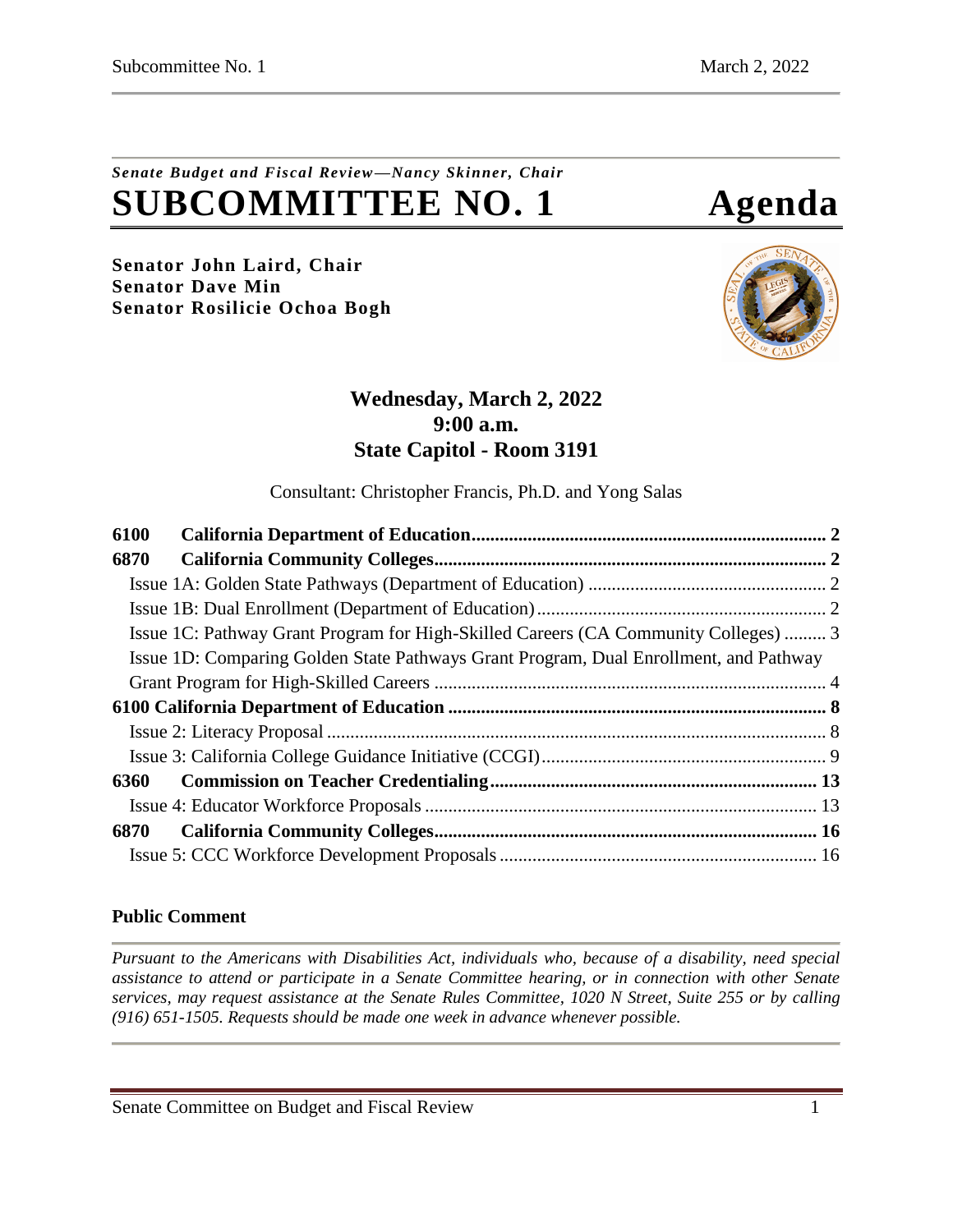#### <span id="page-1-1"></span><span id="page-1-0"></span>**6100 CALIFORNIA DEPARTMENT OF EDUCATION 6870 CALIFORNIA COMMUNITY COLLEGES**

# <span id="page-1-2"></span>**Issue 1A: Golden State Pathways (Department of Education)**

# **Panel**

- Liz Mai, Department of Finance
- Michael Alferes, Legislative Analyst's Office
- Pete Callas, Director of the Career & College Transition Division, Department of Education

# **Governor's Budget**

The Governor's Budget includes \$1.5 billion one-time Proposition 98 General Fund, available over five years, for the Golden State Pathways Program to support the development and implementation of college and career educational pathways in critically needed sectors of the economy (focused on technology, health care, education, and climate-related fields). This program proposes to do this through a combination of academic secondary and postsecondary courses, internships, apprenticeships, and certifications.

Funding for this program is available to school districts, charter schools, county offices of education, or regional occupational center or program operated by a joint powers authority. Eligible entities must commit to: (1) providing a program that includes all the courses to meet A-G requirements; (2) providing the opportunity to earn at least 12 postsecondary credits achieved through dual enrollment, Advanced Placement courses, or International Baccalaureate courses; (3) providing work-based learning experiences; and (4) integrating support services.

# <span id="page-1-3"></span>**Issue 1B: Dual Enrollment (Department of Education)**

# **Panel**

- Liz Mai, Department of Finance
- Michael Alferes, Legislative Analyst's Office
- Pete Callas, Director of the Career & College Transition Division, Department of Education

# **Governor's Budget**

The proposed budget includes \$500 million one-time Proposition 98 General Fund, available over five years, to expand dual enrollment opportunities coupled with student advising and support services. The Department of Education would administer this program, in consultation with the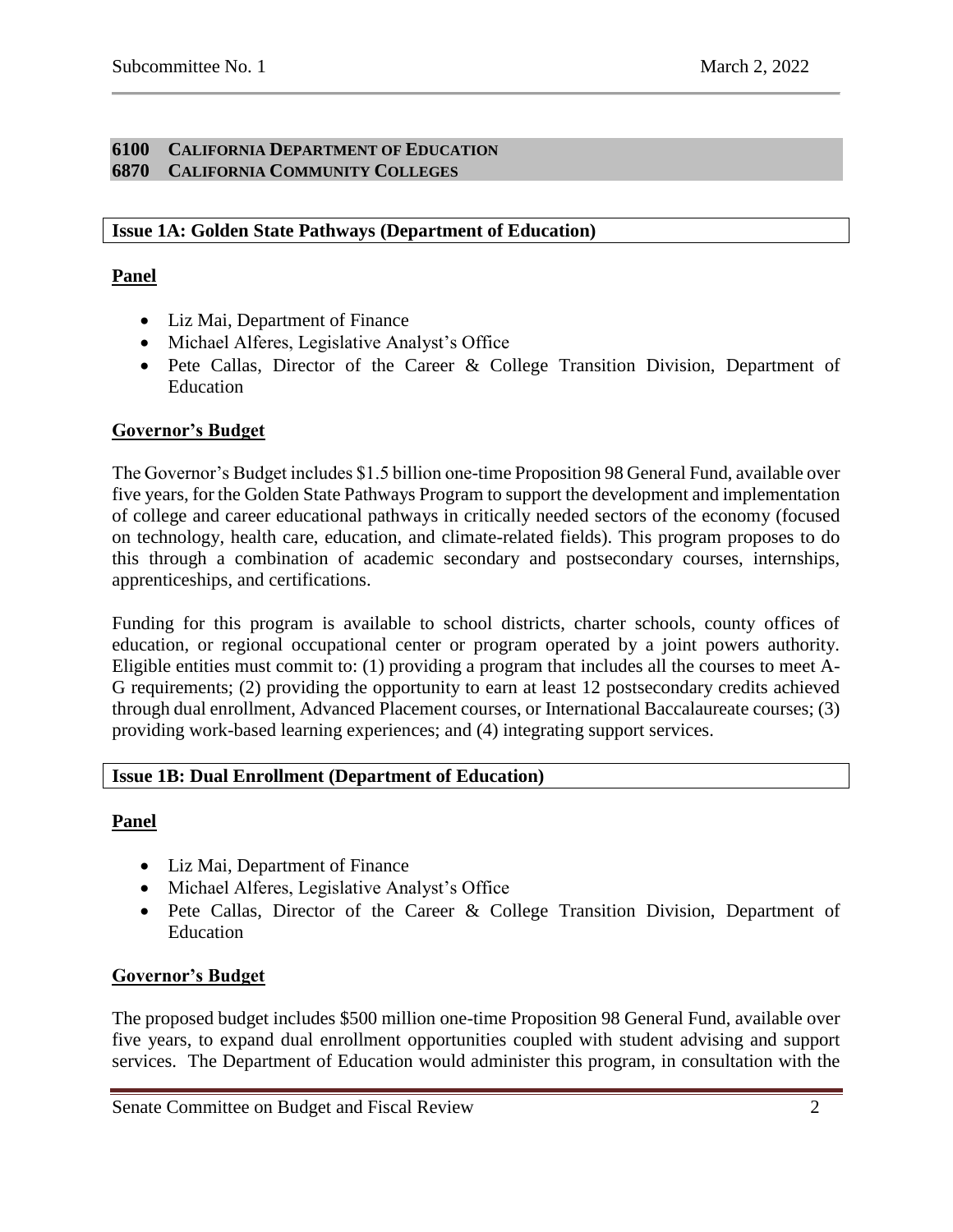California Community Colleges Chancellor's Office, to grant funding to local educational agencies in order to provide students with access to obtain college credits while enrolled in high school.

Local educational agencies may apply for various grants for each school site that proposes to expand dual enrollment or accelerated college credit opportunities. Local educational agencies may apply for any or all of the following: (1) a one-time grant of up to \$500,000 to support a local educational agency's costs to couple student advising and success supports with available dual enrollment and accelerated college credit opportunities; (2) a one-time grant of up to \$250,000 to support the costs to plan for, and start-up, a middle and early college high school that is located on a schoolsite; and/or (3) a one-time grant of up to \$100,000 to establish a College and Career Access Pathways dual enrollment partnership agreement and to enable students at the participating high school to access dual enrollment opportunities.

# <span id="page-2-0"></span>**Issue 1C: Pathway Grant Program for High-Skilled Careers (CA Community Colleges)**

# **Panel**

- Dan Hanower, Department of Finance
- Paul Steenhausen, Legislative Analyst's Office
- Lizette Navarette, CA Community College Chancellor's Office

# **Background**

*2018 Budget Act Created Dual Enrollment Initiative Focused on College and Career Readiness.* The Legislature provided CCC \$10 million one-time Proposition 98 General Fund for the initiative, known as the "California Science, Technology, Engineering, and Math (STEM) Pathways Grant Program." Under the initiative, community college grantees collaborate with high schools and industry partners to create a school spanning 9th through 14th grades (that is, through lower-division coursework at CCC).

Participating community colleges and schools first enter into a College and Career Access Pathways agreement. Students in the program then take a mix of high school and community college courses that lead both to a high school diploma and a "no cost" associate degree in a designated science, technology, engineering, and math (STEM) field (including manufacturing and information technology). Though the program is structured as a six-year model, students can progress at their own pace and complete their associate degree in a somewhat faster or slower time period. In addition, students participate in work-based experiences, such as internships and mentorships with local businesses. Upon graduation, students can choose to continue their education at a four-year college or obtain an entry-level job in the field they studied. Industry partners commit to giving program graduates first priority for relevant job openings. Statute requires the Chancellor's Office to prioritize grants to applicants serving students from groups that have historically faced barriers to completing high school or college. The Chancellor's Office also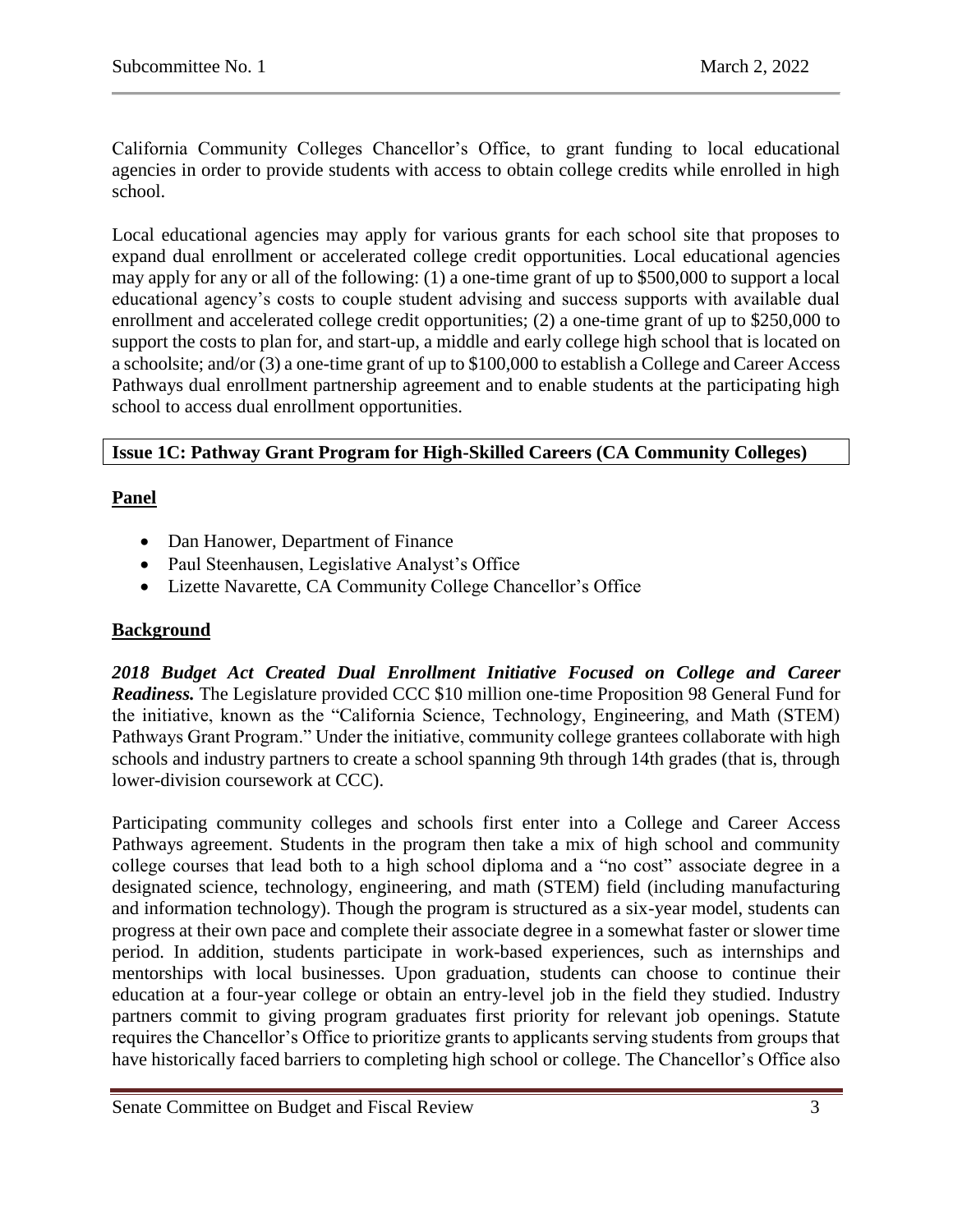is required to report to the Legislature and Department of Finance by January 2025 on the outcomes of students who participated in the program—including the number and percentage of students who obtained an associate degree, gained full-time employment in the area they studied, or enrolled in a four-year college.

# **Governor's Budget**

*Provides \$20 Million One Time for Another Round of California STEM Pathways Grants.* The Governor's proposal is very similar to the initiative funded in the 2018-19 budget. One difference is that the 2022-23 proposal adds education (including early education) as an eligible field that students can study in the pathways program. In addition, the Governor's proposal adds another reporting requirement (January 2029) for the Chancellor's Office. As in 2018-19, the Governor's budget allows the Chancellor's Office to decide on the number and size of the grants using the proposed funds. Also, like the 2018-19 grants, grantees would have six years to spend their fund awards (aligned with the amount of time a 9th-through-14th grade cohort of students is to spend in the program).

## **Legislative Analyst's Office Assessment**

*Little Information Available Regarding Current STEM Pathways Grant Program.* The program is based on a decade-old model aimed at combining education and workforce development through dual enrollment and industry partnerships. Though the model has been implemented in other states and countries, it is relatively new to California. To better assess the merits of the Governor's proposal, the Legislature thus would benefit from a basic status update on how the currently funded \$10 million initiative is working (recognizing that the report due in 2025 will have more complete outcomes data). For example, the LAO's understanding is that the Chancellor's Office awarded \$10 million in grants to a total of six community colleges in early 2019 and that programs generally began enrolling ninth grade students in fall 2019 or fall 2020. (The Chancellor's Office originally offered seven grants but only six community colleges met minimum application requirements.) It is unclear, however, how many students began these programs, how many are still enrolled, and the progress they are making toward a high school diploma and acquiring college credits. In addition, since the program is designed to focus on supporting underserved youth, the Legislature would benefit from receiving data on the demographics of students in these programs. Without the above information, it is difficult for the Legislature to know whether the Governor's proposal to fund another round of grants would be an effective approach to increasing college and career readiness.

<span id="page-3-0"></span>**Issue 1D: Comparing Golden State Pathways Grant Program, Dual Enrollment, and Pathway Grant Program for High-Skilled Careers**

Below is a side-by-side table comparing the Golden State Pathways Grant Program, Dual Enrollment, and the Pathway Grant Program for High-Skilled Careers.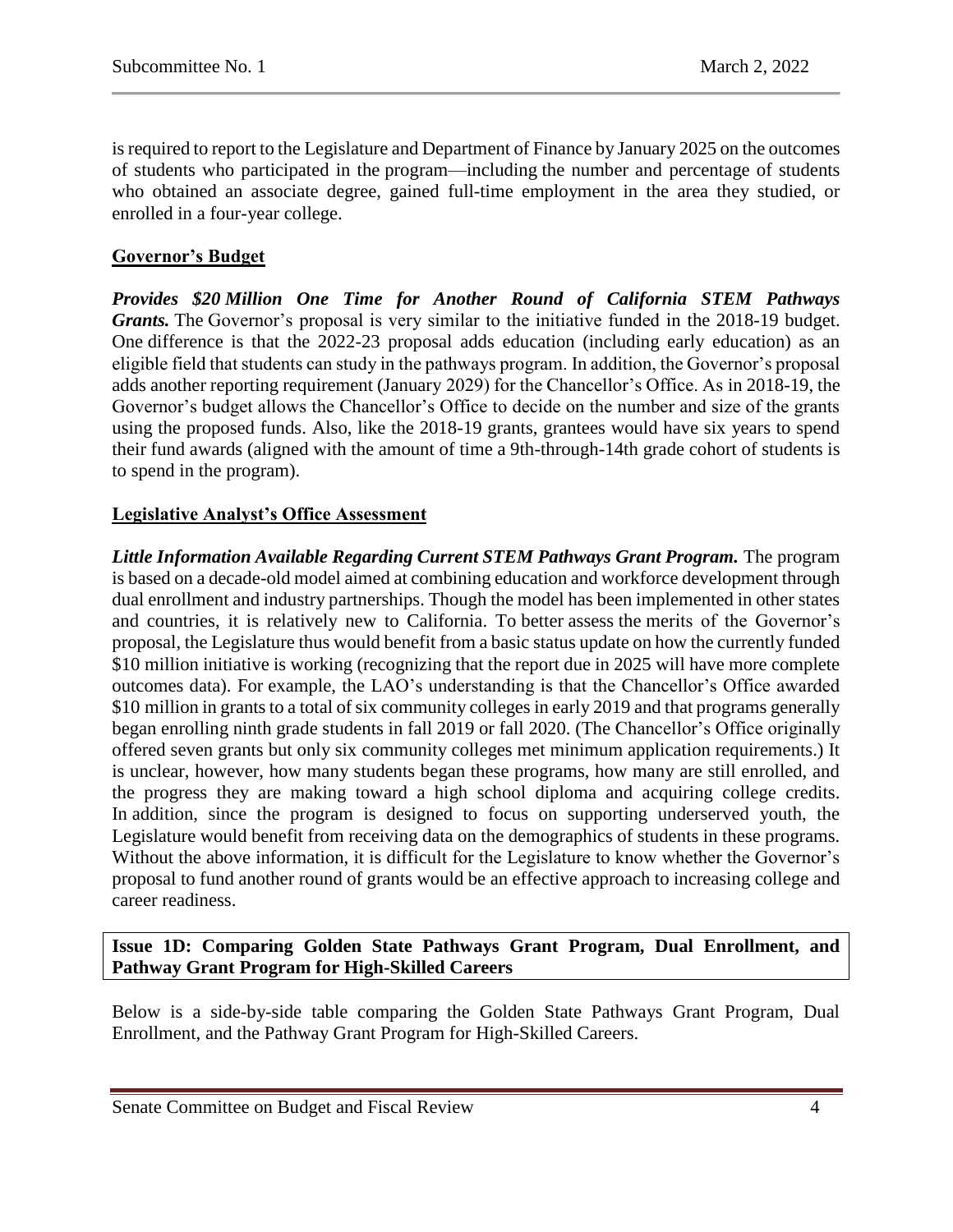|                                                                                                | Golden<br><b>State</b><br><b>Pathways</b><br><b>Grant Program (CDE)</b>                                                                                                                                     | Dual Enrollment (CDE in<br>consultation w/CCC)                                                                                                                                                                                                                                                                                                         | Pathways Grant Program<br>for High Skilled Careers<br>(CCC)                                                                                                              |
|------------------------------------------------------------------------------------------------|-------------------------------------------------------------------------------------------------------------------------------------------------------------------------------------------------------------|--------------------------------------------------------------------------------------------------------------------------------------------------------------------------------------------------------------------------------------------------------------------------------------------------------------------------------------------------------|--------------------------------------------------------------------------------------------------------------------------------------------------------------------------|
| <b>Funding Amount</b>                                                                          | \$1.5 billion                                                                                                                                                                                               | \$500 million                                                                                                                                                                                                                                                                                                                                          | \$20 million                                                                                                                                                             |
| <b>Funding Availability</b>                                                                    | Available through June 30,<br>2027                                                                                                                                                                          | Available through June 30,<br>2027                                                                                                                                                                                                                                                                                                                     | Grants to be expended over a<br>six-year period                                                                                                                          |
| <b>Eligible Entities</b>                                                                       | Local educational agencies<br>or regional occupational<br>centers or programs operated<br>by a joint powers authority.                                                                                      | Local educational agencies                                                                                                                                                                                                                                                                                                                             | Regional<br>partnerships between:<br>(1) A school district or<br>charter school.<br>(2) A community college<br>district.                                                 |
| Requires a program to meet<br>A-G requirements?                                                | Yes                                                                                                                                                                                                         | N/A                                                                                                                                                                                                                                                                                                                                                    | N/A                                                                                                                                                                      |
| Requires students to be able<br>postsecondary<br>to<br>earn<br>credits?                        | Yes, at least 12 Units                                                                                                                                                                                      | Yes; students' would have<br>opportunities to earn<br>postsecondary credits                                                                                                                                                                                                                                                                            | Yes; students' would earn an<br>associate in science degree or<br>an associate degree for<br>transfer in a science,<br>technology, engineering, or<br>mathematics field. |
| Requires students to have<br>the opportunity to have<br>work-based<br>learning<br>experiences? | Yes                                                                                                                                                                                                         | N <sub>o</sub>                                                                                                                                                                                                                                                                                                                                         | Yes                                                                                                                                                                      |
| <b>Requires</b><br>programs<br>to<br>provide support services?                                 | Yes                                                                                                                                                                                                         | Yes                                                                                                                                                                                                                                                                                                                                                    | Yes                                                                                                                                                                      |
| <b>Reporting Requirements</b>                                                                  | Yes                                                                                                                                                                                                         | Existing reporting<br>requirements apply                                                                                                                                                                                                                                                                                                               | Yes                                                                                                                                                                      |
| <b>Grant Amounts</b>                                                                           | Planning Grant and<br><b>Implementation Grant</b><br>amounts would be<br>determined by<br>Superintendent in<br>consultation with the<br>Executive Director of the<br>State Board.                           | $(1)$ Up to \$500,000 per<br>school site for student<br>support services.<br>$(2)$ \$250,000 per school site<br>to plan for, and start-up, a<br>middle or early college high<br>school.<br>$(3)$ \$100,000 to establish<br><b>College and Career Access</b><br>Pathways partnership<br>agreements and provide<br>access to dual enrollment<br>courses. | Grant amounts would be<br>determined by the<br>Chancellor's Office through<br>a Request for Proposals<br>process.                                                        |
| <b>Fund Structure</b>                                                                          | $(1)$ Up to 10 percent supports<br>program planning and<br>development grants<br>(2) No less than 85 percent<br>supports implementation<br>grants.<br>(3) Up to 5 percent supports<br>technical assistance. | (1) 60 percent supports<br>student support service<br>grants<br>$(2)$ 27.5 percent supports<br>middle or early college high<br>school Grants<br>$(3)$ 12.5 percent supports<br>College and Career Access<br>Pathways partnership<br>agreement development<br>grants                                                                                    | All funds would support<br>program grants.                                                                                                                               |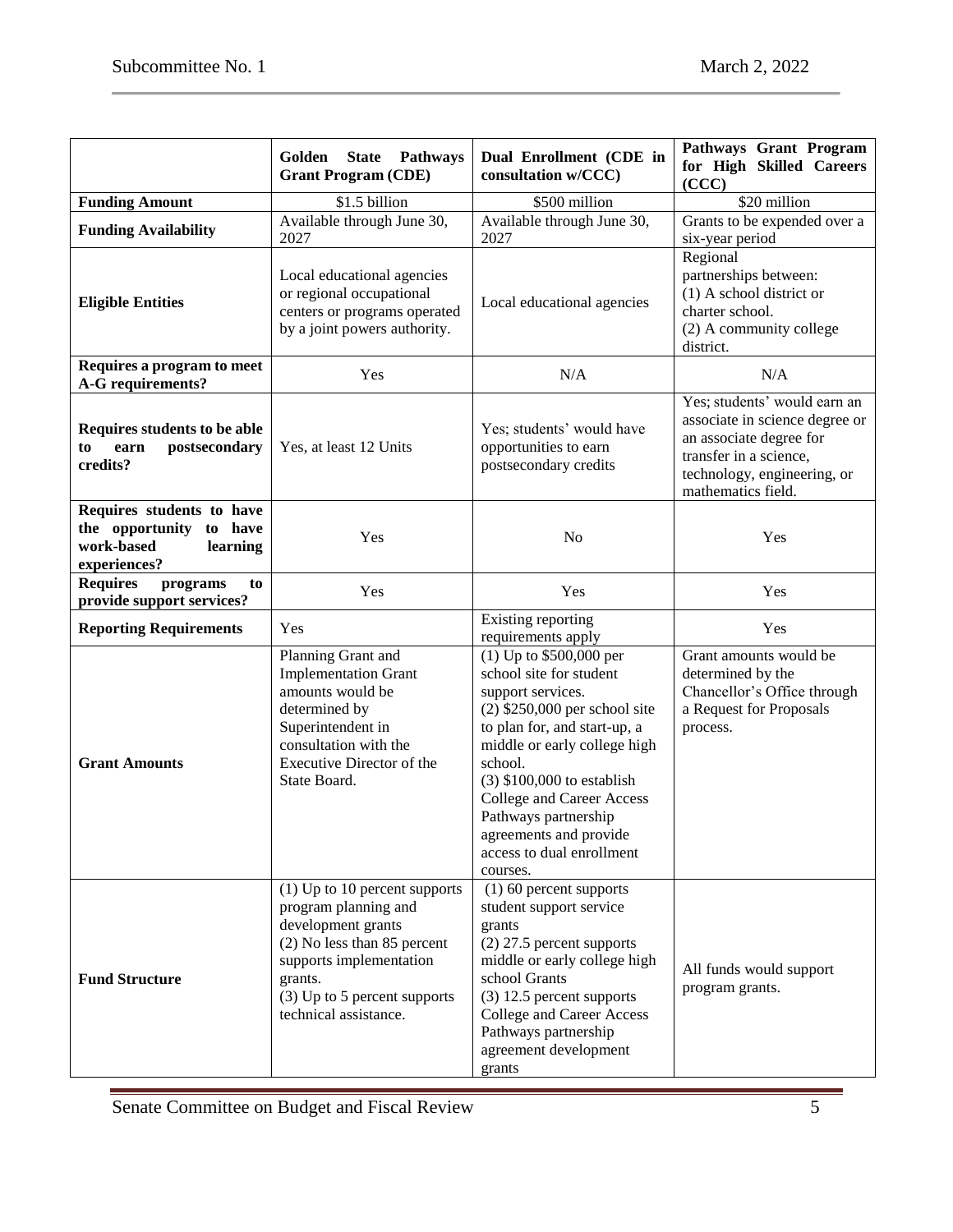|                         | Golden<br><b>State</b><br><b>Pathways</b><br><b>Grant Program (CDE)</b>                                                                                                                                                                                                                                                                                                                                                                                                                                                                                                                                                                                                                                                                                                                                                                                               | Dual Enrollment (CDE in<br>consultation w/CCC)                                                                                                                                                                                                                                                                                                                                                                                                                                                                                                    | Pathways Grant Program<br>for High Skilled Careers<br>(CCC)                                                                                                                                                                                                                                                                                                                                                    |
|-------------------------|-----------------------------------------------------------------------------------------------------------------------------------------------------------------------------------------------------------------------------------------------------------------------------------------------------------------------------------------------------------------------------------------------------------------------------------------------------------------------------------------------------------------------------------------------------------------------------------------------------------------------------------------------------------------------------------------------------------------------------------------------------------------------------------------------------------------------------------------------------------------------|---------------------------------------------------------------------------------------------------------------------------------------------------------------------------------------------------------------------------------------------------------------------------------------------------------------------------------------------------------------------------------------------------------------------------------------------------------------------------------------------------------------------------------------------------|----------------------------------------------------------------------------------------------------------------------------------------------------------------------------------------------------------------------------------------------------------------------------------------------------------------------------------------------------------------------------------------------------------------|
| <b>Funding priority</b> | Prioritizes local educational<br>agencies displaying the<br>following characteristics:<br>(A) Fifty percent or more of<br>the enrolled pupils at the<br>local educational agency are<br>unduplicated pupils.<br>(B) Higher than state average<br>dropout rate.<br>(C) Higher than state average<br>rate of suspension and<br>expulsion.<br>(D) Higher than state average<br>rate of child homelessness,<br>foster youth, or justice-<br>involved youth.<br>(E) Lower than state average<br>rate of students completing<br>all of the A-G coursework.<br>Also prioritizes applications<br>that support the following<br>fields:<br>(1) Education, including<br>Early Education and Child<br>Development<br>(2) Computer Science<br>(3) Healthcare<br>(4) Science, Technology,<br>Engineering, and<br>Mathematics pathways that<br>also focus on climate<br>resilience. | Prioritizes local educational<br>agencies displaying the<br>following characteristics:<br>(A) Fifty percent or more of<br>the enrolled pupils at the<br>local educational agency are<br>unduplicated pupils.<br>(B) Higher than state average<br>dropout rate. (C) Higher than<br>state average rate of<br>suspension and expulsion.<br>(D) Higher than state average<br>rate of child homelessness,<br>foster youth, or justice-<br>involved youth.<br>(E) Lower than state average<br>rate of students completing<br>all of the A-G coursework. | Prioritizes applicants that<br>will serve students who:<br>(1) Have been identified as<br>academically or<br>economically at risk for not<br>successfully completing high<br>school or not enrolling in, or<br>succeeding in, college.<br>(2) Belong to populations<br>that have historically faced<br>barriers to higher education,<br>such as students with<br>disabilities or English<br>language learners. |

# **Legislative Analyst's Office**

The Legislative Analyst's Office makes the following recommendations:

*Request the Administration Provide More Information on Golden State and Dual Enrollment*  **Proposals.** As the Legislature evaluates these proposals, we recommend it request more information from the administration prior to the May Revision, in order to fully assess their potential benefits and shortcomings. Specifically, we suggest requesting responses to the following questions:

 How does the administration expect LEAs to coordinate funding from Golden State Pathways and other CTE programs into a coherent approach for serving students?

Senate Committee on Budget and Fiscal Review 6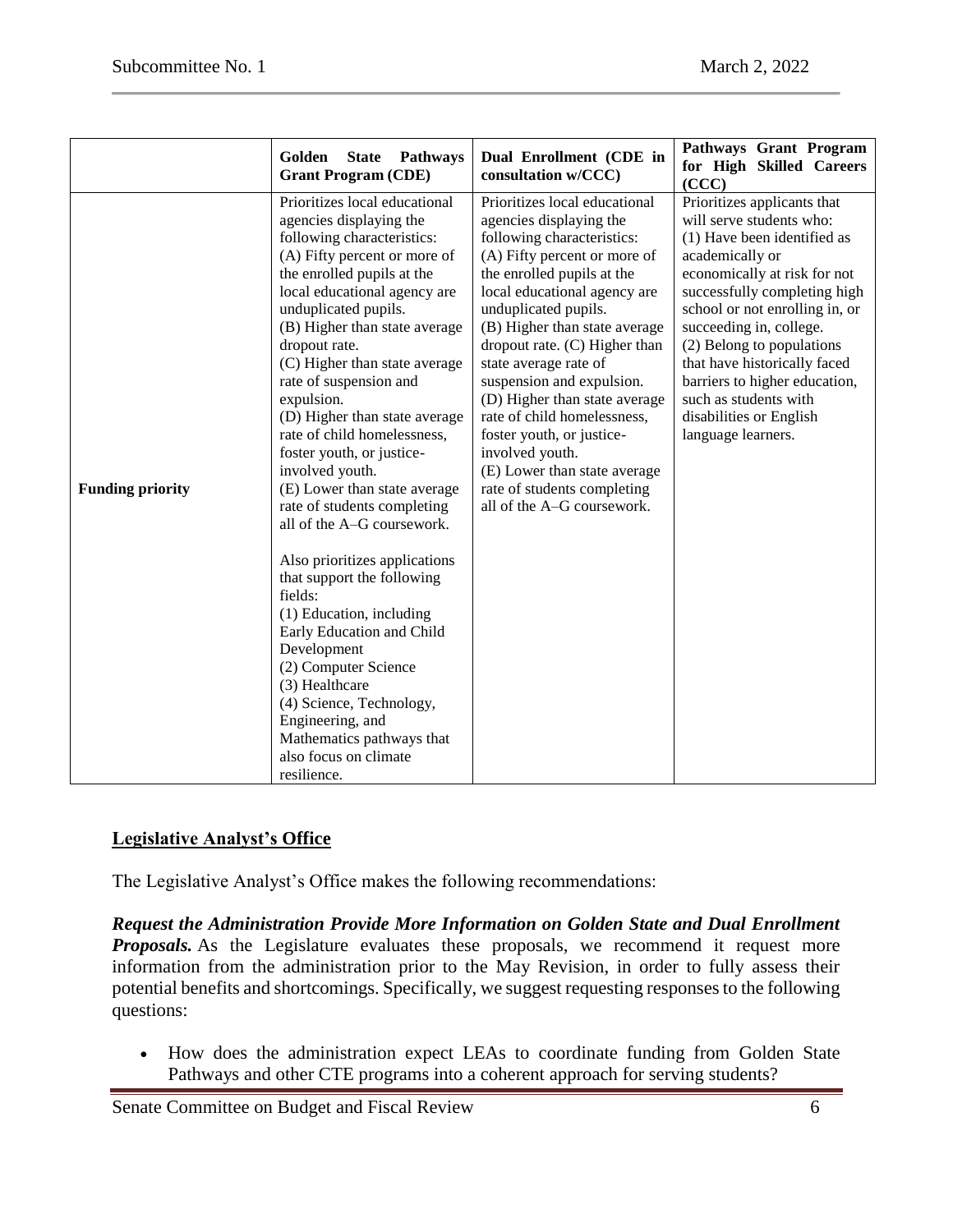- What considerations is the administration taking to decide how to set grant amounts for the Golden State Pathways program?
- What does the administration see as the key barriers to dual enrollment? Why does the administration believe additional funding is necessary given the fiscal incentives that already exist?
- Why is the administration proposing one-time funding for programs that will need ongoing support?
- How will the administration ensure that funding is being distributed in an equitable manner that targets the students that could benefit most from high-quality high school programs?

*Direct Chancellor's Office to Report at Spring Hearings About Current STEM Pathways Program.* By obtaining a status update on the six programs that received a grant in 2018-19, the Legislature would be in a better position to make an informed decision about the Governor's proposal. In addition, given that only six grants were awarded in 2018-19, the Legislature should request the administration to explain how it determined the amount proposed for 2022-23 and share any indications it has that enough interest and demand exists from college, school, and industry partners to justify the requested amount. The Legislature could use information to help weigh the Governor's proposal against other one-time legislative spending priorities for 2022-23.

*Consider Ways to Target Schools and Students With Highest Need.* If the Legislature chooses to adopt the Golden State Pathways or dual enrollment proposals, it could modify the proposals to prioritize a smaller subset of districts. For example, it could designate a high-priority LEA as one where at least 75 percent of the student population is low income or an English learner. This would restrict priority to the top one-third of school districts. To increase the likelihood that grant funds ultimately benefit students with the greatest needs, the Legislature could consider requiring that grantees demonstrate they will be implementing these programs equitably across various school sites and in a way that is targeted to benefit student subgroups with lowest college and career outcomes.

# **Suggested Questions**

- DOF: How do the Golden State Pathways Grant program, the dual enrollment proposal, and the Pathways Grant Program for High-Skilled Careers all work together to provide students an effective pathway to college or careers?
- DOF: What does the administration see as the key barriers to dual enrollment? Why does the administration believe additional funding is necessary given the fiscal incentives that already exist?

On Pathways Grant Program for High-Skilled Careers,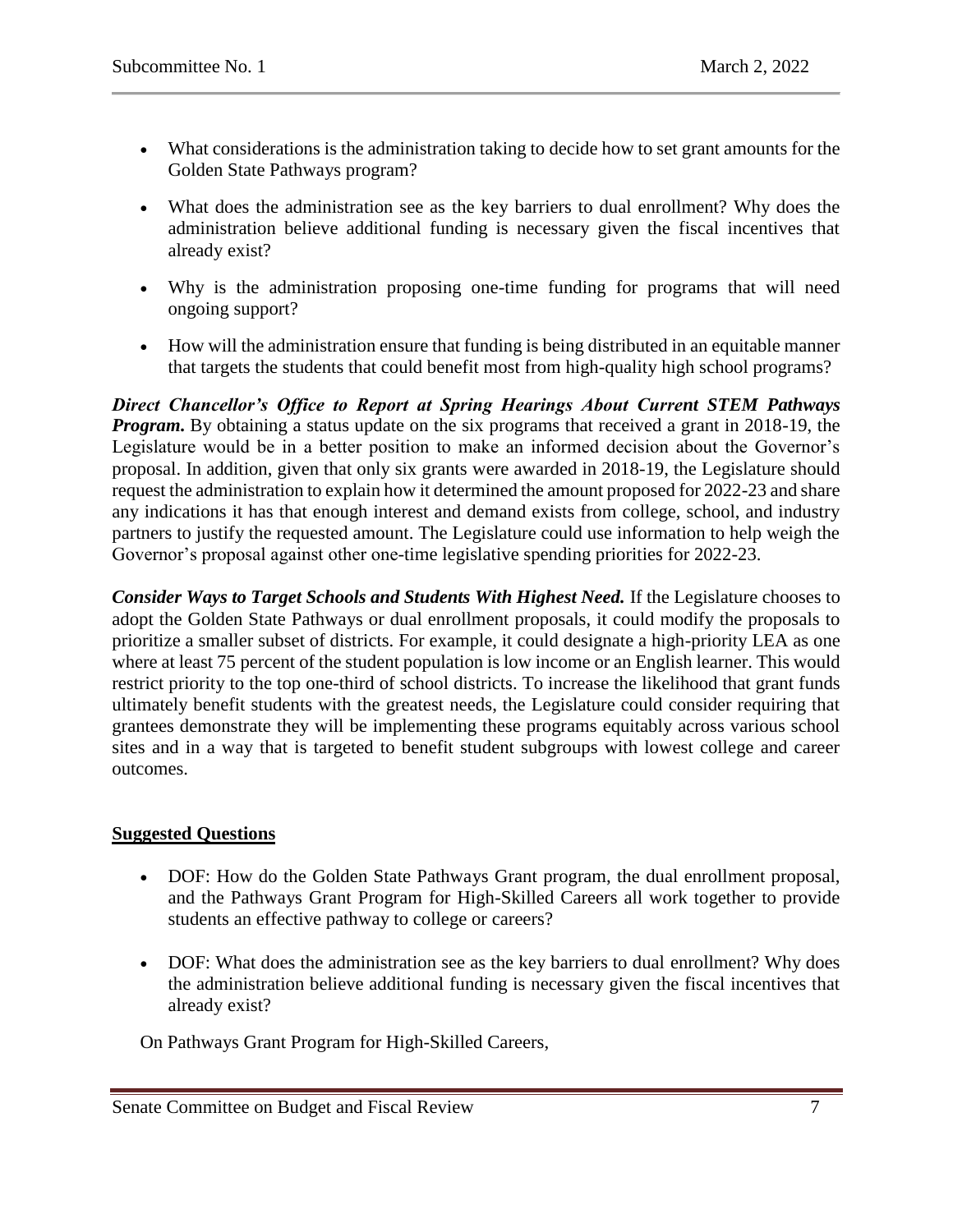- How was the proposed amount determined? How many students are expected to participate in this initiatives? How are you measuring or tracking these participants? What would be the specific uses of this funding?
- Has there been interest expressed by potential applicants? If so, how many and where?
- What support services would participating students receive?
- Please provide a status update on the six programs that received a grant in 2018-19. What outcome data, best practices, and participation information do we have on this investment? Is there any demographic information that you currently have?

**Staff Recommendation.** Hold these proposals open.

#### <span id="page-7-0"></span>**6100 CALIFORNIA DEPARTMENT OF EDUCATION**

# <span id="page-7-1"></span>**Issue 2: Literacy Proposal**

## **Panel**

- Michelle Valdivia, Department of Finance
- Amy Li, Legislative Analyst's Office
- Cheryl Cotton, Deputy Superintendent for Instruction, Measurement & Administration Branch, Department of Education

# **Governor's Budget**

The Governor's Budget includes \$475 million one-time Proposition 98 General Fund, available over three years, for schools serving transitional kindergarten through sixth grade who are 95 percent low-income or English learners. The funds would be used to employ and train literacy coaches and reading/literacy specialists to develop school literacy programs, mentor teachers, and develop and implement interventions for students who need literacy support. Funds would be provided to schools based on the number of students enrolled in transitional kindergarten through sixth grade, and grants would be at least \$300,000 per school site. Local educational agencies are required to provide a 50 cent match to every dollar received through the grant.

Additionally, \$25 million one-time Proposition 98 is available for a local educational agency to develop and provide training for literacy coaches and reading/literacy specialists.

#### **Legislative Analyst's Office**

The Legislative Analyst's Office makes the following recommendation: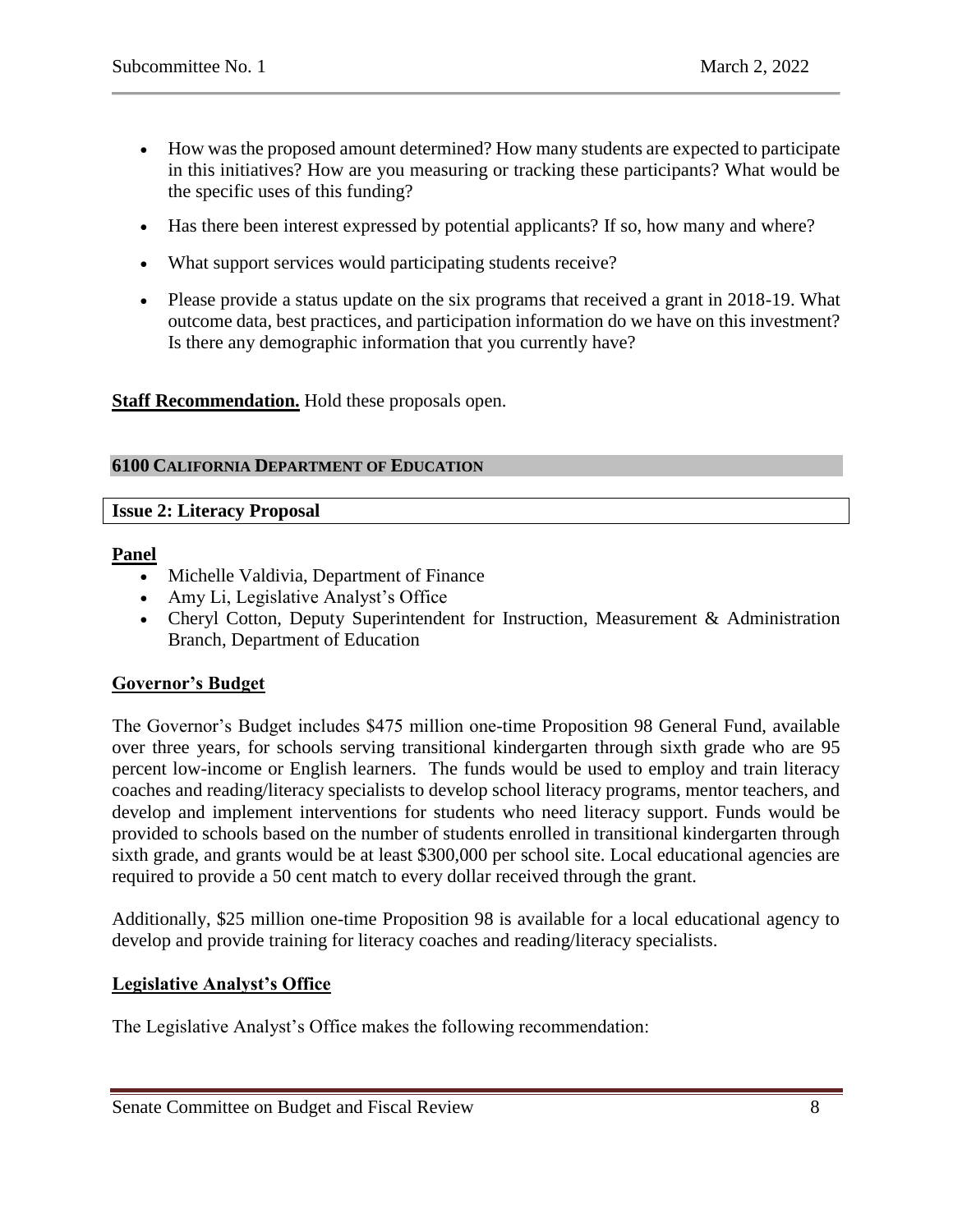*Reject Proposals Since Districts Can Fund These Activities Using LCFF.* As previously mentioned, districts can already fund literacy coaches and multilingual books using LCFF funding, one-time federal relief funding, and various other funding sources. The administration's approach of providing restricted funding for certain early literacy activities is not consistent with the original legislative intent that LEAs locally determine and fund priorities under LCFF. For these reasons, we recommend the Legislature reject the Governor's proposals to fund additional literacy coaches and multilingual books, thereby freeing up \$700 million in one-time Proposition 98 funding to support other legislative priorities. Should the Legislature be interested in funding the literacy proposals, we suggest several modifications. For the literacy coach proposal, the Legislature could consider extending the time line of the grant funding from three to five years to allow districts to address likely staffing shortages and increase the time frame for coaching interventions. To encourage additional coaching, the Legislature could adopt trailer legislation clarifying that funds are intended to supplement rather than supplant existing spending on literacy coaches. We also suggest targeting funding to schools identified as low performing for student achievement as identified under the state's accountability system. To address the issue of very small schools receiving a significant amount of funding from either proposal, we suggest limiting funding to schools enrolling at least 11 students in the targeted early grades, as is consistent with how the state implemented the early literacy block grants in 2020-21.

## **Suggested Questions**

- DOF: How would the new training that prospective literacy coaches and reading specialists undergo align with the authorization or credential requirements related to literacy and reading offered by the Commission on Teacher Credentialing?
- DOF: Would this program be able to train enough staff to provide specialists and coaches at the eligible schools, and would the eligible local educational agencies be able to meet the match requirement?

**Staff Recommendation.** Hold this item open.

# <span id="page-8-0"></span>**Issue 3: California College Guidance Initiative (CCGI)**

#### **Panel**

- Alex Shoap, Department of Finance
- Amy Li, Legislative Analyst's Office
- Tessa Carmen De Roy, President, California College Guidance Initiative

# **Background**

*CCGI Is a College Planning and Advising Tool.* CCGI offers access to college planning, financial aid, and career exploration tools to students from grades six to 12 through its online platform

Senate Committee on Budget and Fiscal Review 9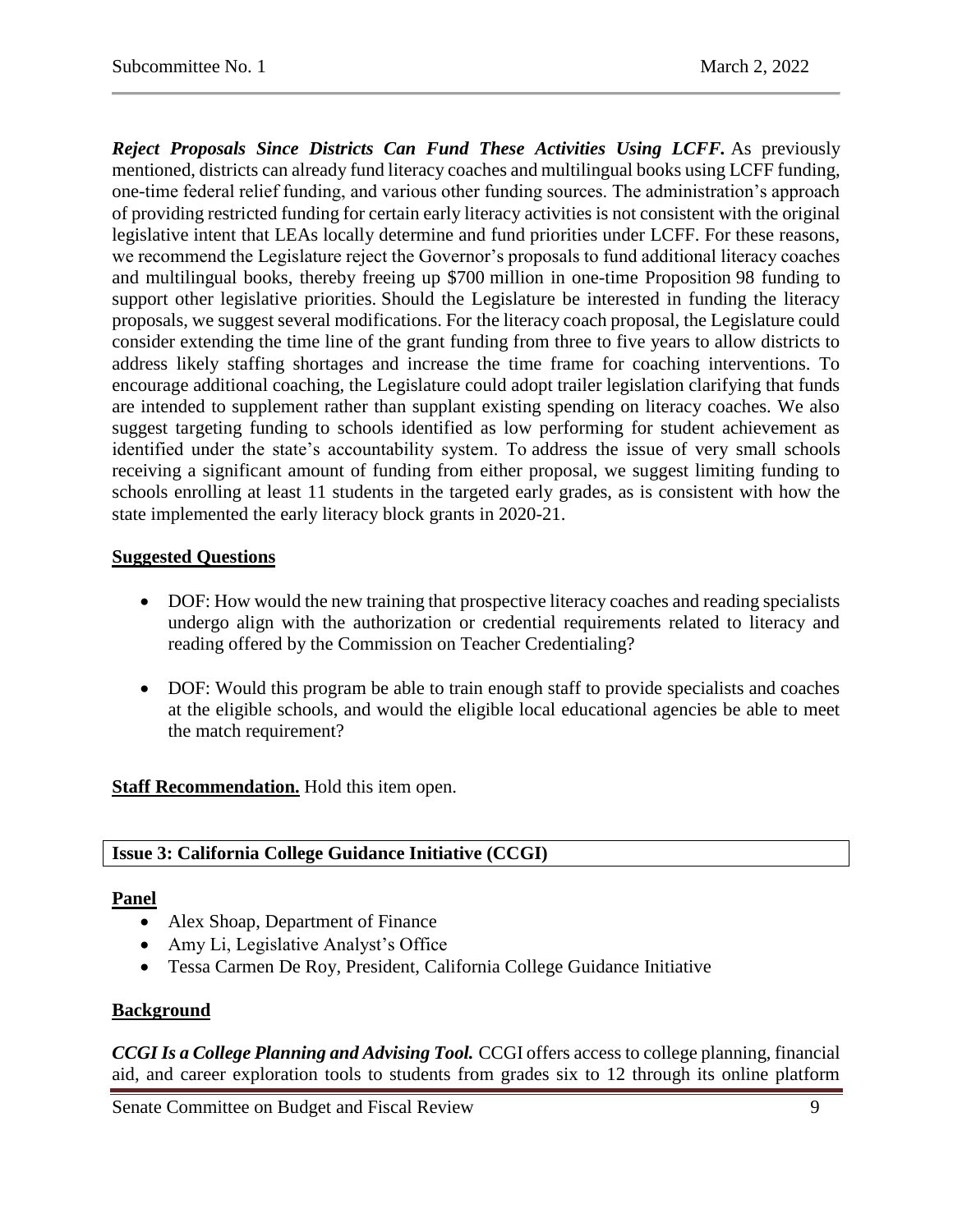CaliforniaColleges.edu. CCGI also partners with school districts to streamline the college application process through verified electronic transcripts. Partner districts can upload verified academic transcript data onto the platform and into students' accounts. When students from these partner districts apply to a California Community College (CCC) or California State University (CSU), certain high school data is shared. The college or university, in turn, can use the data to inform decisions about admissions and course placement. As of 2021-22, 95 school districts participate in CCGI.

*CCGI Is Funded Through Mix of Proposition 98, Fee Revenue, and Philanthropy.* In 2018-19, the state provided CCGI \$3.5 million ongoing Proposition 98 for operational costs. The state currently funds CCGI as part of the California Department of Education's budget, with Riverside County Office of Education (COE) and the nonprofit Foundation for California Community Colleges acting as intermediaries. CCGI generates some additional funding by collecting fees from participating districts and charter schools—\$2 per middle school student and \$2.75 per high school student. Fee revenue for 2021-22 was slightly less than \$700,000. CCGI also receives funding from private philanthropy and institutional partners. For example, CCC and CSU cover participation fees for 77 districts in the Central Valley and Inland Empire.

*Recent Work Group Recommended Statewide Expansion of CCGI Under Integrated "Cradle to Career" Data System.* As part of the 2019-20 budget package, SB 75 (Committee on Budget and Fiscal Review), Chapter 51, Statutes of 2019 provided \$10 million one-time non-Proposition 98 General Fund to begin initial planning and development of a statewide integrated education data system. This initial work included convening a cross-agency work group to recommend a data system consistent with legislative intent. Specifically, the budget package included intent language that the data system "create direct support tools for teachers, parents, advisors, and students" and have the ability to "transfer high school pupil educational records to postsecondary educational institutions." The final work group report released in June 2021 included a recommendation to expand CCGI to school districts throughout the state to fulfill certain components of legislative intent.

Regarding governance, trailer legislation created a 21-member governing board comprised of a mix of chief executives from those state agencies tasked with contributing data to the data system, along with members of the public and legislative members.

Regarding system management, the Budget Act included \$15 million non-Proposition 98 General Fund (\$11.5 million ongoing, \$3.5 million one-time) to the Government Operations Agency (GovOps). A portion of the funds supports 12 staff (including an executive director) in 2021-22 at a newly created Cradle-to-Career office within GovOps. (The budget increases authorized staff to 16 in 2022-23 and provides an additional \$500,000 ongoing funding for GovOps at that time, bringing its funding to \$12 million annually beginning in 2022-23.) The one-time funds provided in 2021-22 will be used to cover various operating and technology acquisition costs related to the integrated data system, including funds to upgrade CDE's K-12 database.

*2021-22 Budget Provided \$3.8 Million Ongoing Augmentation for CCGI Expansion.* The 2021 Budget Act budget increased CCGI funding to begin scaling statewide (bringing total ongoing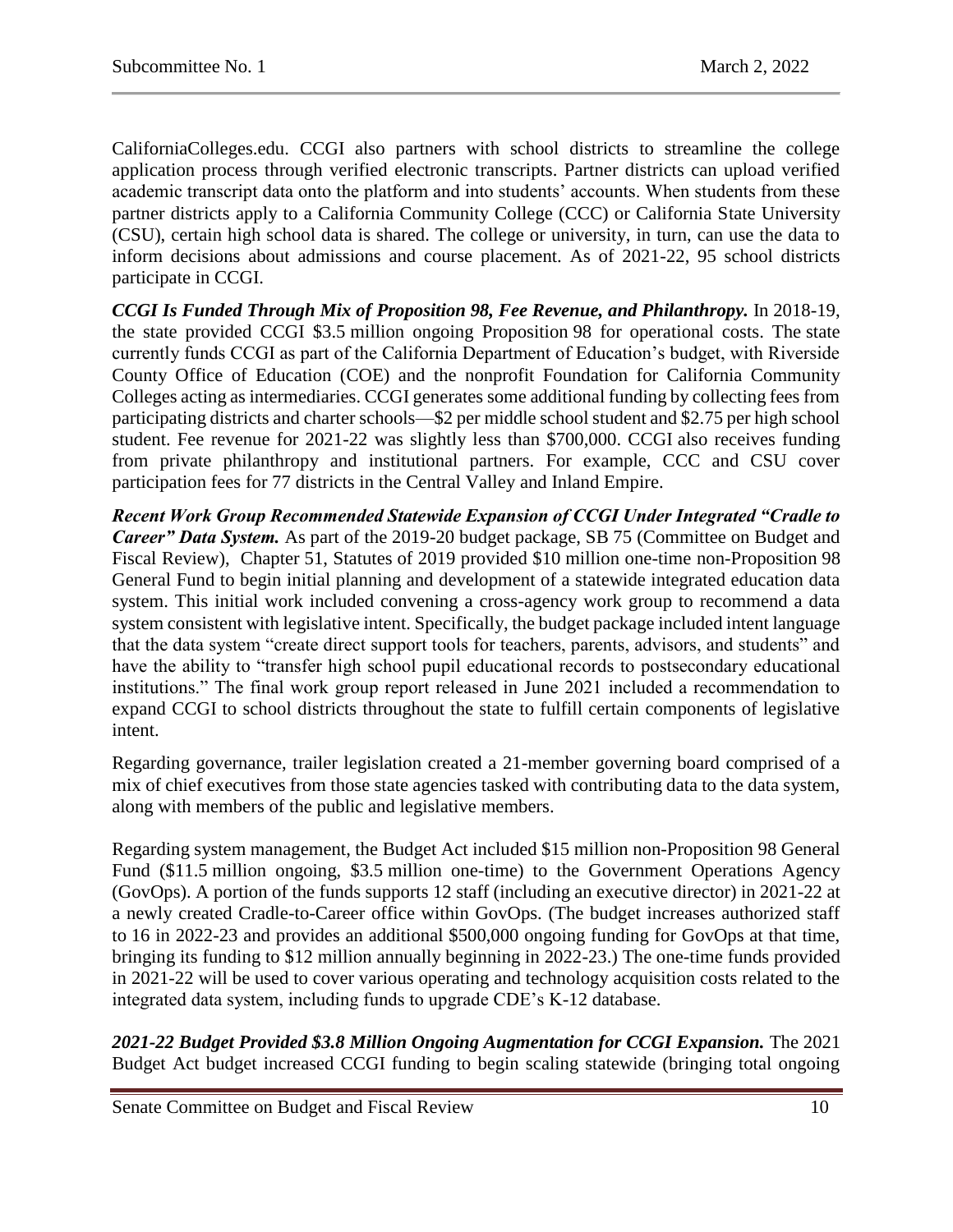Proposition 98 funding to \$7.3 million). The 2021-22 budget package authorized CCGI to provide its services to all California school districts. The budget also included intent language that, upon full implementation, CCGI would be expected to provide several services—including free college planning, financial aid lessons, and career planning curricula—for students in grades six through 12. Trailer legislation also requires CCGI to report additional information by April 1, 2022 (and every year thereafter), such as budget change proposals; details for participating districts and charter schools; and, in the first report, a needs assessment examining platform usage and relevance of existing features to users.

# **Governor's Budget**

*Provides \$9.3 Million Ongoing Augmentation for CCGI Expansion.* Of this funding, \$4.5 million is proposed to cover the cost of operating the platform for existing districts, including covering the costs of fees previously paid by participating districts. The remaining \$4.8 million would cover costs associated with new districts participating on the platform, including technology operations, maintenance, and development, as well as CCGI personnel. The proposed augmentation would bring total ongoing Proposition 98 funding for CCGI to \$16.8 million.

*Includes \$4.4 Million One-Time Proposition 98 Funding to Establish Regional Support for*  **Participating Schools.** The Governor also proposes one-time funding to establish a regional network of 11 COEs to increase utilization of the CCGI platform and provide technical assistance to participating schools. Funding would be available over three years.

# **Legislative Analyst's Office Assessment and Recommendations**

*Proposed Augmentation Is Aligned With Legislative Intent.* As previously discussed, trailer legislation as part of the 2021-22 budget package authorized CCGI to provide its services to all California school districts and established expectations for the services CCGI would provide once fully implemented. The proposed augmentation is consistent with legislative intent to scale CCGI statewide.

*Full Costs for Scaling CCGI Remain Unclear.* With the proposed augmentation, CCGI plans to expand the platform to an additional 136 districts in 2022-23. As a result, roughly 230 out of 424 unified and high school districts (54 percent overall) would be participating in CCGI statewide. CCGI plans to fully scale by 2025-26. The proposed augmentation brings total ongoing CCGI funding to \$16.6 million, with 294 districts that still need to be added to the platform. CCGI initially estimated the cost of fully scaling operations between \$18 million and \$20 million, but given the large number of districts that have yet to be added to the platform, the LAO states that uncertainty remains about the long-term costs for fully scaling CCGI.

*CCGI Could Benefit From Long-Term Implementation Plan.* Although CCGI assumes more districts will want to participate as the platform becomes more helpful to students during the college application and financial aid process, there is no clear plan to expand to the remaining districts. A long-term implementation plan could be particularly beneficial given the challenges of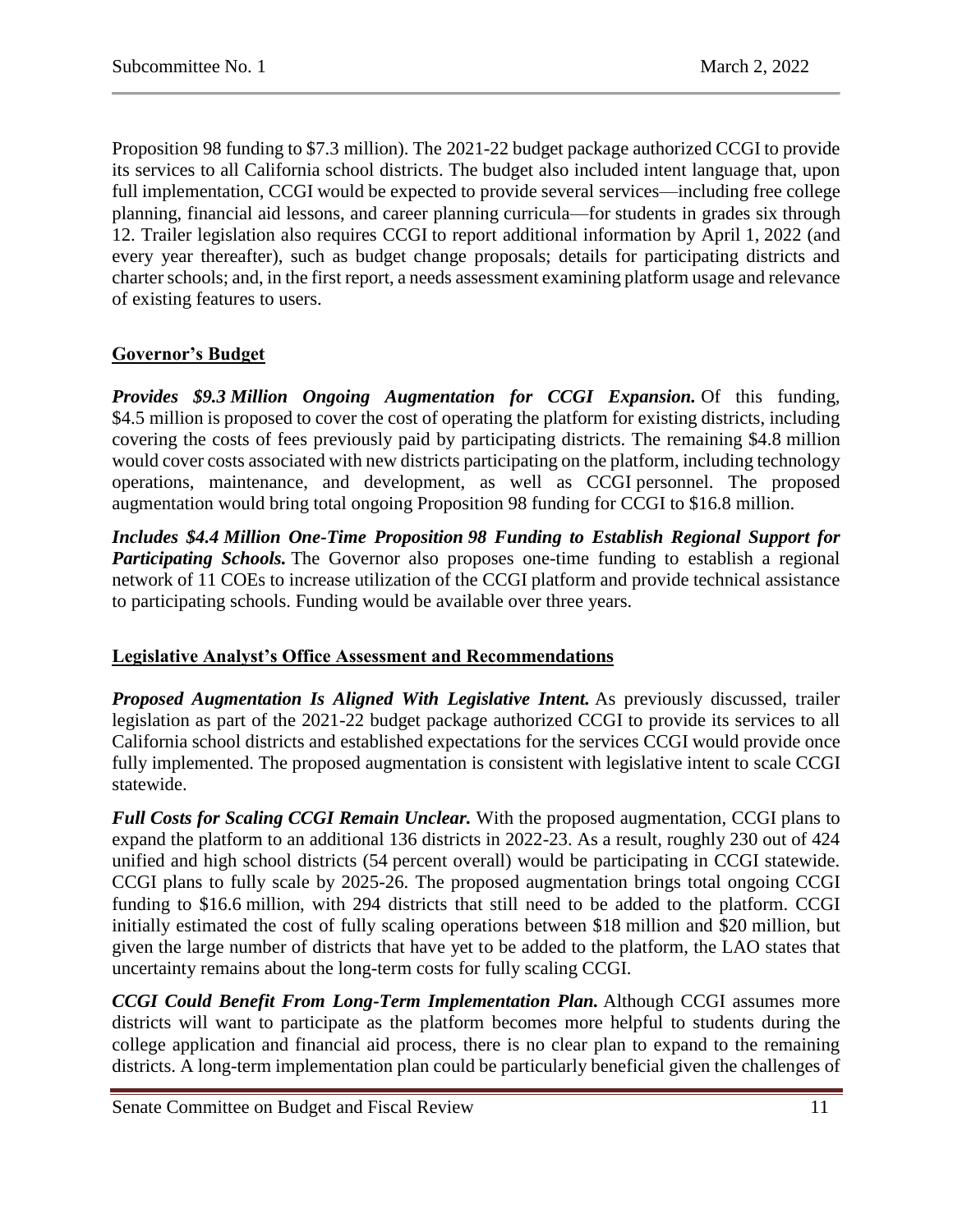scaling statewide. For instance, there is no state mandate requiring schools to use the CCGI platform or incentive funding to encourage more districts to participate. A long-term implementation plan could clarify how CCGI would target outreach and resources to engage new districts and address any barriers to participation. For example, CCGI could use a regional approach based on local college attendance rates or focus on the state's largest school districts first. The plan could also identify ways to encourage more district participation in CCGI, including amending existing state law.

*Technical Assistance Seems Reasonable, but Regional Approach Might Have Limited Impact.* In the LAO's conversations with CCGI, they indicated the regional approach is intended to take advantage of COEs' knowledge of their local context, as well as the strong reputation of some COEs in their region. However, there is no guarantee that a district will be inclined to follow advice on best practices from a regional COE, given that under the proposal, the selected COEs will be working with a large number of districts located in a separate county and with which they may not have an existing relationship. In addition, the proposal includes little detail about the types of activities regional COEs would be expected to perform to increase utilization of the platform. Other approaches might better increase CCGI utilization, such as having CCGI or CDE highlight exemplar districts or working within the state's existing system of support to promote CCGI and share best practices statewide, especially as they relate to college and career readiness.

**LAO Recommendation:** *Evaluate Proposal Based on Additional Details CCGI Will Provide in Spring.* Since more details will be available in April, the LAO recommends that the Legislature review the additional documentation CCGI will provide and ensure key questions are addressed. The Legislature could also consider moving CCGI's existing reporting deadlines in statute from April to the fall, consistent with the Administration's budget development cycle. Some key questions for the Legislature to consider include:

- What is CCGI's long-term plan for fully scaling the platform? What challenges does CCGI anticipate in reaching full implementation? How does CCGI plan to address these challenges?
- What are the ongoing costs associated with fully scaling CCGI? How do other revenue sources, such as private philanthropic funding, factor into these ongoing cost estimates? Are the underlying assumptions to this cost estimate reasonable?
- Does CCGI have a comprehensive plan for addressing issues identified in their needs assessment? What degree of user feedback does CCGI plan to regularly incorporate into their platform updates?
- Can CCGI provide more information on why districts might not want to participate in CCGI and other related barriers to participation? How does CCGI plan to address these barriers?

# **Staff Recommendation.** Hold open.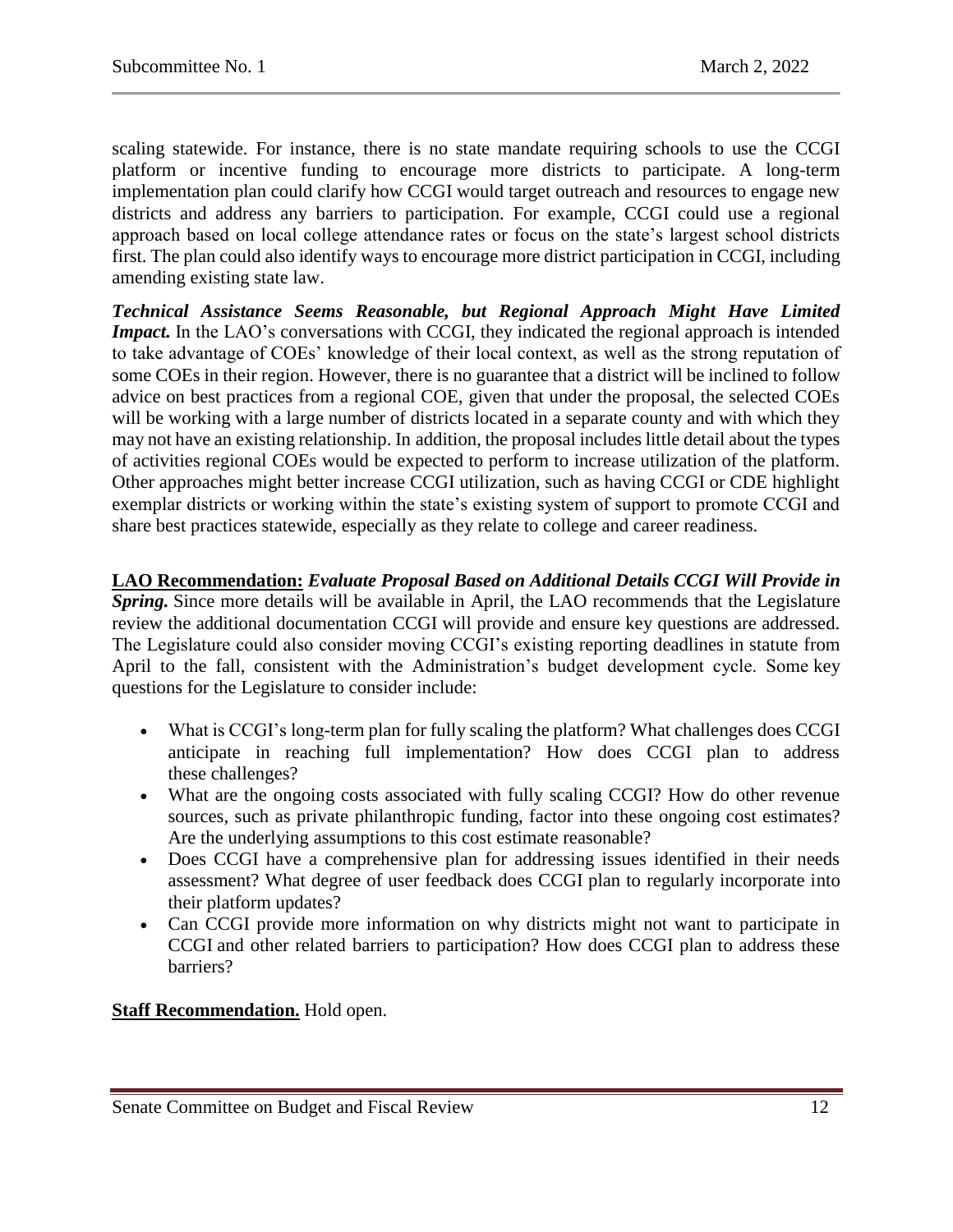# <span id="page-12-0"></span>**6360 COMMISSION ON TEACHER CREDENTIALING**

#### <span id="page-12-1"></span>**Issue 4: Educator Workforce Proposals**

## **Panel**

- Megan Sabbah, Department of Finance
- Amy Li, Legislative Analyst's Office
- Mary Sandy, Executive Director, Commission on Teacher Credentialing

# **Background**

The Commission on Teacher Credentialing released the report, *Teacher Supply in California 2019- 20*, in April 2021. It found that after a steady decline in the total number of initial teaching credentials for the past several years, 2019-20 was the sixth year in which there was a small increase over the year prior. The number of initial teaching credentials issued in 2019-20 was higher than the number of initial credentials issued almost ten years ago. The report also found that there was a small decrease in the number of teaching permits and intern credentials issued and based on these data it was estimated that there was an increase of 0.1 percent in the number of fully credentialed teachers serving California public schools.

# **Governor's Budget**

The proposed budget includes a total of \$54.4 million in a mix of Proposition 98 General Fund and General Fund to hire qualified teachers and substitutes. These include:

# **Fee waivers**

- \$24 million one-time General Fund to waive certain teacher examination fees. This would cover approximately 163,000 paid registrations.
- \$12 million one-time General Fund to extend the waiver of select credentials fees. This would cover approximately 120,000 credential applications.

# **Integrated Teacher Preparation Programs**

• \$10 million one-time General Fund to support a competitive grant program that provides grants to public and private institutions to develop and implement integrated teacher preparation programs. The Integrated Undergraduate Teacher Preparation Program was a competitive grant program for baccalaureate-granting institutions to develop four-year program where participants would earn both a bachelor's degree and a multiple or single subject teaching credential in four years. There are currently 87 integrated programs at 13 private universities, 18 California State University campuses, 2 University of California campuses, and 56 Community College partners.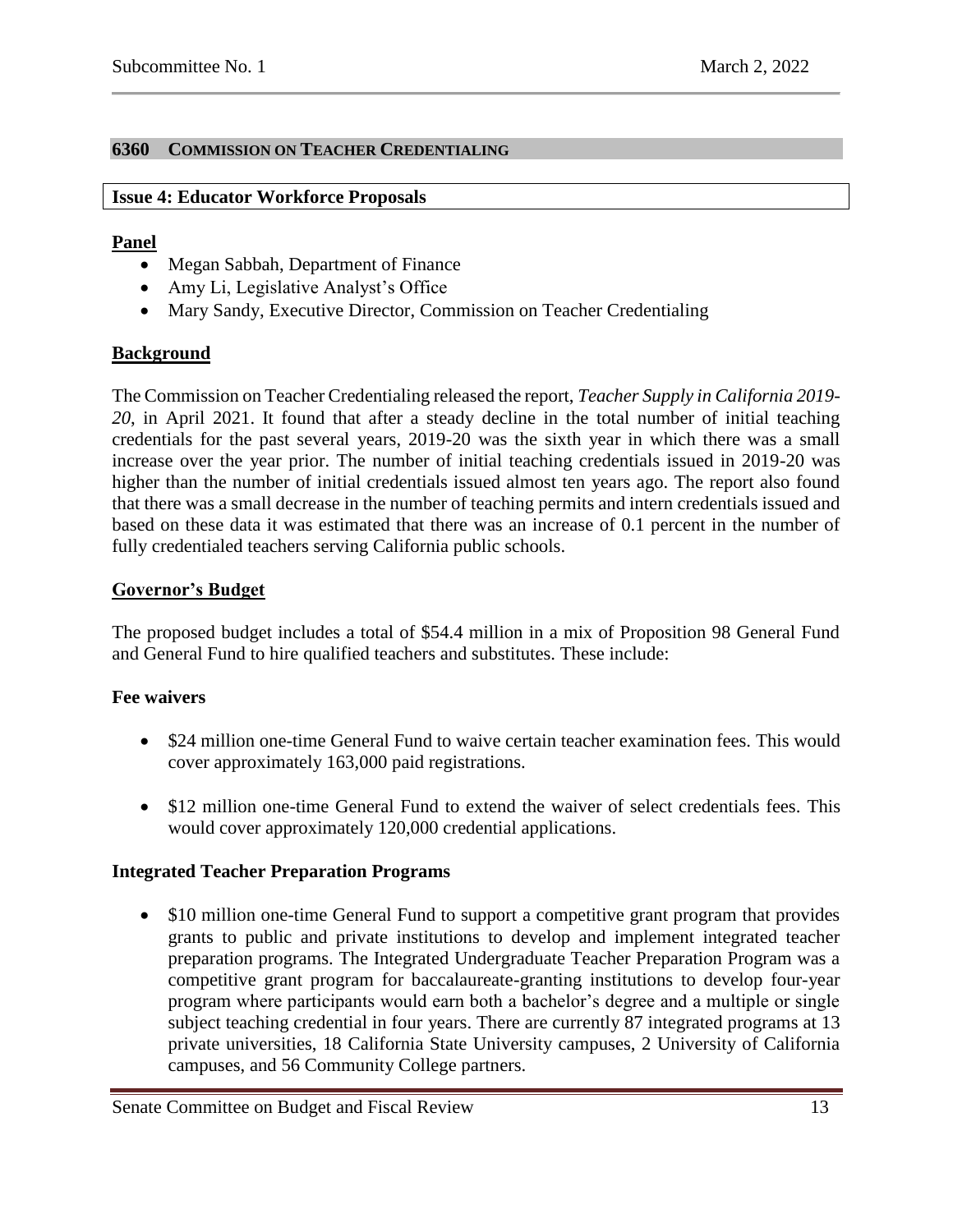## **Personnel Management Assistance Teams**

 \$5.2 million Proposition 98 General Fund and \$322,000 General Fund to re-establish the Personnel Management Assistance Teams to assist local educational agencies in improving hiring and recruitment practices. There will be seven Personnel Management Assistance Teams in each of the seven Geographic Lead Agency regions that are part of California's Statewide System of Support. The Personnel Management Assistance Teams will focus on personnel administration, including recruitment, credentialing, hiring, retention, organization, and staffing as they relate broadly to educator staffing shortages.

## **State Operations**

- \$1.4 million General Fund to establish career counselors for prospective educators at the Commission on Teacher Credentialing (CTC).
- \$924,000 General Fund, of which \$161,000 is one-time, to support the CTC's administration of multiple grant programs and fee waivers.
- \$900,000 ongoing General Fund for the CTC to contract for public outreach to highlight the value and benefits of educational careers in California's prekindergarten through grade 12 schools. The outreach will be focused statewide, but will also be informed by the Personnel Management Assistance Teams and their recruitment efforts.
- Extending statute authorizing any holder of a credential or permit issued by the CTC to serve in a substitute teaching assignment aligned with their authorization, including for staff vacancies, for up to 60 cumulative days for any one assignment.

# **Legislative Analyst's Office**

The Legislative Analyst's Office makes the following recommendations:

*Modify Proposal for New Teacher Recruitment Activities.* To more quickly implement teacher recruitment activities, we recommend the Legislature provide funding to one of the existing entities that already do similar work. CDE and the Center are already positioned to build off existing infrastructure and expertise to respond more quickly to growing demand for more teachers. The Legislature will want to consider the various trade-offs associated with funding either entity. For example, the Center has regional partnerships and experience running a statewide promotional campaign, but the CDE platform has more accessible information tailored based on an individual's background (such as high school students and out-of-state teachers). The Legislature's options for how to fund these activities would somewhat depend on which entity it tasked with conducting these activities. Providing state operations funding at CDE would require ongoing non-Proposition 98 General Fund (limited-term positions would be difficult to fill), but the state also could provide Proposition 98 funding if CDE were to use a COE as a contractor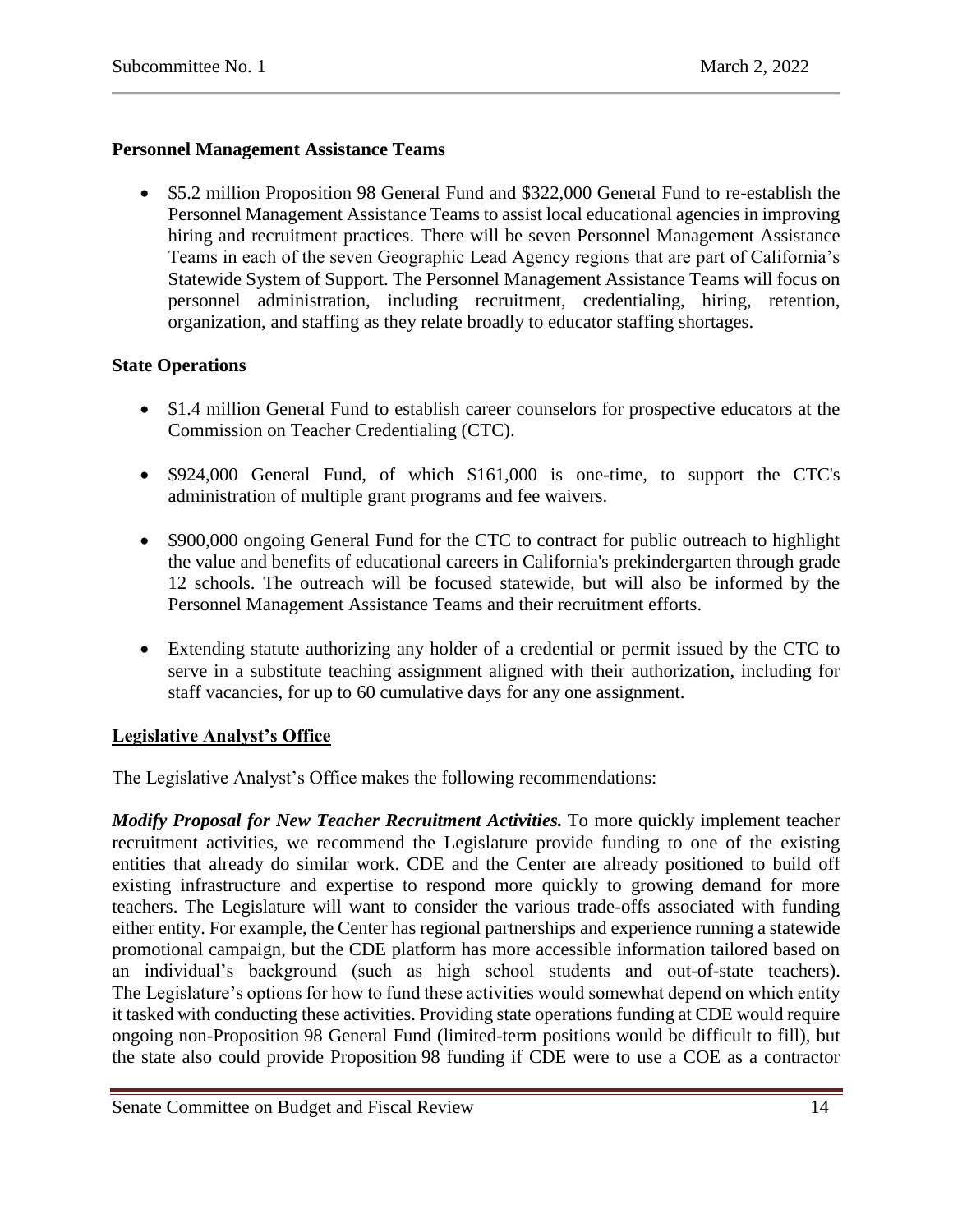(consistent with its current activities). Providing funding to the Center would require Proposition 98 funding. Regardless of the selected entity, the Legislature could consider requiring broader coordination across CTC, CDE, higher education, K-12 schools, and any designated entity to reduce further duplication of teacher recruitment efforts.

*Reject Proposals for Fee Waivers and PMATs.* We recommend the Legislature reject the Governor's fee waiver and PMAT proposals—freeing up \$36 million non-Proposition 98 General Fund and \$5 million Proposition 98 funding for other legislative priorities. Providing credential and assessment fee waivers would not address the underlying need for more new teachers to enter the workforce. For the PMATs proposal, districts already have access to personnel management assistance from FCMAT upon request. If the Legislature is interested in providing more statewide personnel management assistance, it could consider providing one-time funding for FCMAT to train COEs on effective personnel management practices and incorporate this expertise when COEs provide broad-ranging support and targeted assistance to school districts.

*Approve Funding for Integrated Programs.* We recommend the Legislature approve additional funding for the integrated programs. These programs offer a cost-efficient and quicker option for interested undergraduate students to receive training and become teachers after graduating. The funding previously provided to establish more integrated programs also shows some promising results.

## **Suggested Questions**

- CTC: Since the April 2021 was released with data from 2019-20, how has the pandemic impacted teacher supply?
- DOF: Can you please explain how the Personnel Management Assistance Teams would work with the Fiscal Crisis and Management Assistance Team?
- DOF: How would Personnel Management Assistance Teams evaluate personnel and staffing issues in light of local bargaining agreements?
- DOF/CTC: Can you please share how the ongoing outreach efforts and the career counselors could be used to recruit more teachers of color?

**Staff Recommendation.** Hold this item open.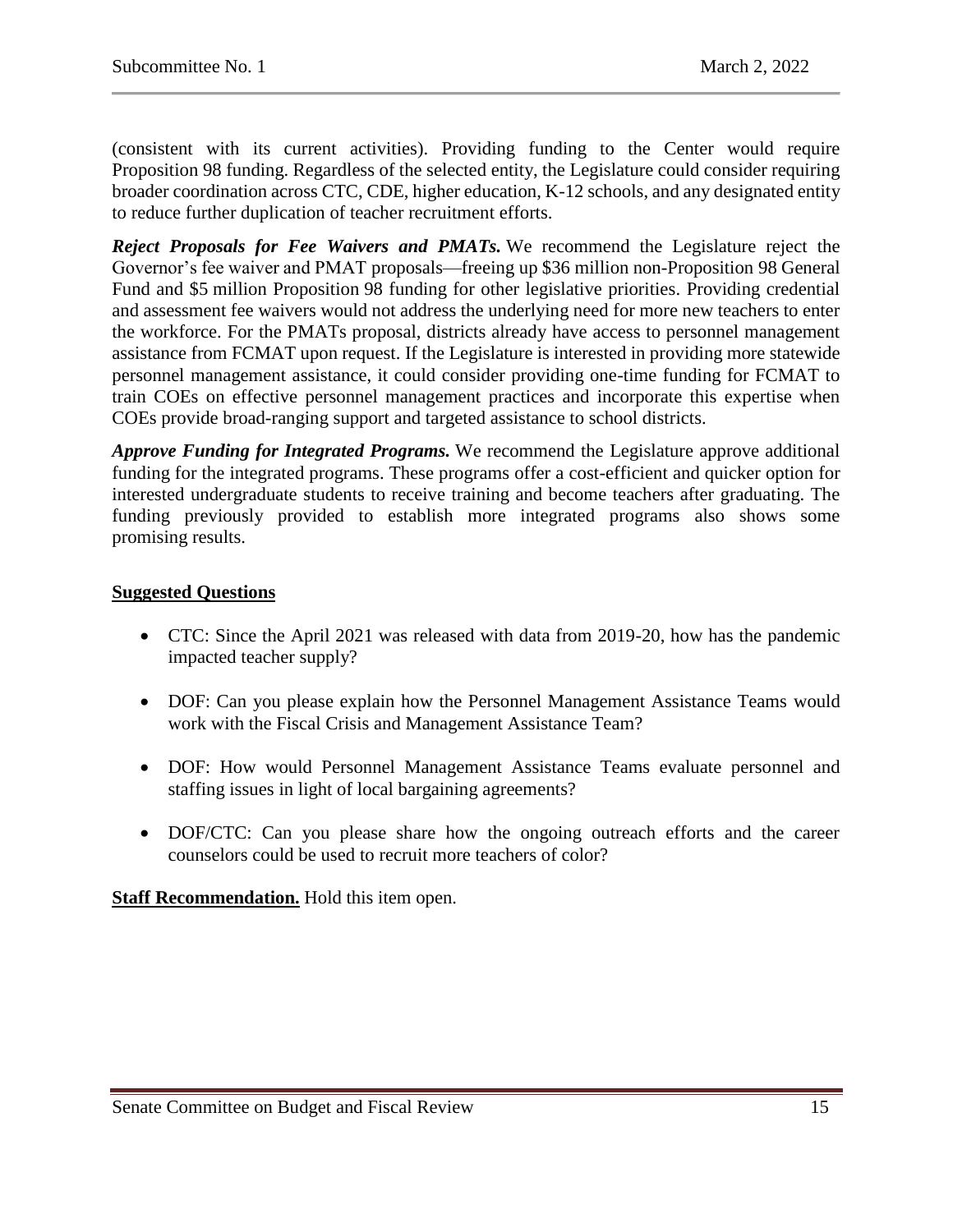# <span id="page-15-0"></span>**6870 CALIFORNIA COMMUNITY COLLEGES**

## <span id="page-15-1"></span>**Issue 5: CCC Workforce Development Proposals**

## **Panel**

- Jennifer Kaku, Department of Finance
- Dan Hanower, Department of Finance
- Paul Steenhausen, Legislative Analyst's Office
- Lizette Navarette, CA Community College Chancellor's Office

# **Background**

*Healthcare Vocational Education.* Adult education focuses on providing pre-collegiate-level instruction and short-term training in various program areas. These areas include certain health care occupations—such as certified nursing assistants and home health aides—as well as English as a second language. Through the state's Adult Education Program (AEP), more than 350 adult education providers—primarily school districts (through their adult schools) and community colleges—are organized into 71 regional consortia. The consortia have developed plans to coordinate and deliver adult education in their regions. In 2021-22, the state is providing \$566 million ongoing Proposition 98 General Fund for AEP. Statute provides this level of funding regardless of the number of students served or the type of instruction provided. In addition, the state is providing in 2021-22 about \$300 million Proposition 98 General Fund directly to community colleges for noncredit (adult education) instruction. Community college noncredit instruction also includes health care training programs and English as a second language classes.

*CCC Teacher Credentialing Partnership Program.* SB 577 (Dodd), Chapter 603, Statutes of 2018 established the California Community College (CCC) Teacher Credentialing Partnership Pilot Program, awarding grants to collaboratives of one or more teacher-credentialing higher education institutions partnering with one or more community colleges for the purpose of offering teacher credentialing programs at community colleges.

A key purpose of the California Community College (CCC) Teacher Credentialing Partnership Pilot Program Grants is to provide funding to three community colleges in areas of the state with low rates of K-12 credentialed public school teachers to form a collaborative with one or more institutions of higher education with a Commission-approved teacher preparation program and a physical presence in California, and one or more Local Education Agencies that have difficulty recruiting qualified teachers. The collaborative creates distance-learning opportunities at the local community college whereby an individual seeking a teaching credential, who possesses a baccalaureate degree, who is currently teaching on a short-term staff permit or a provisional internship permit, and who lives in an area with low college-going rates or limited access to Commission-approved teacher preparation programs, may access Commission-approved teacher preparation coursework at the community college location to earn a preliminary teaching credential.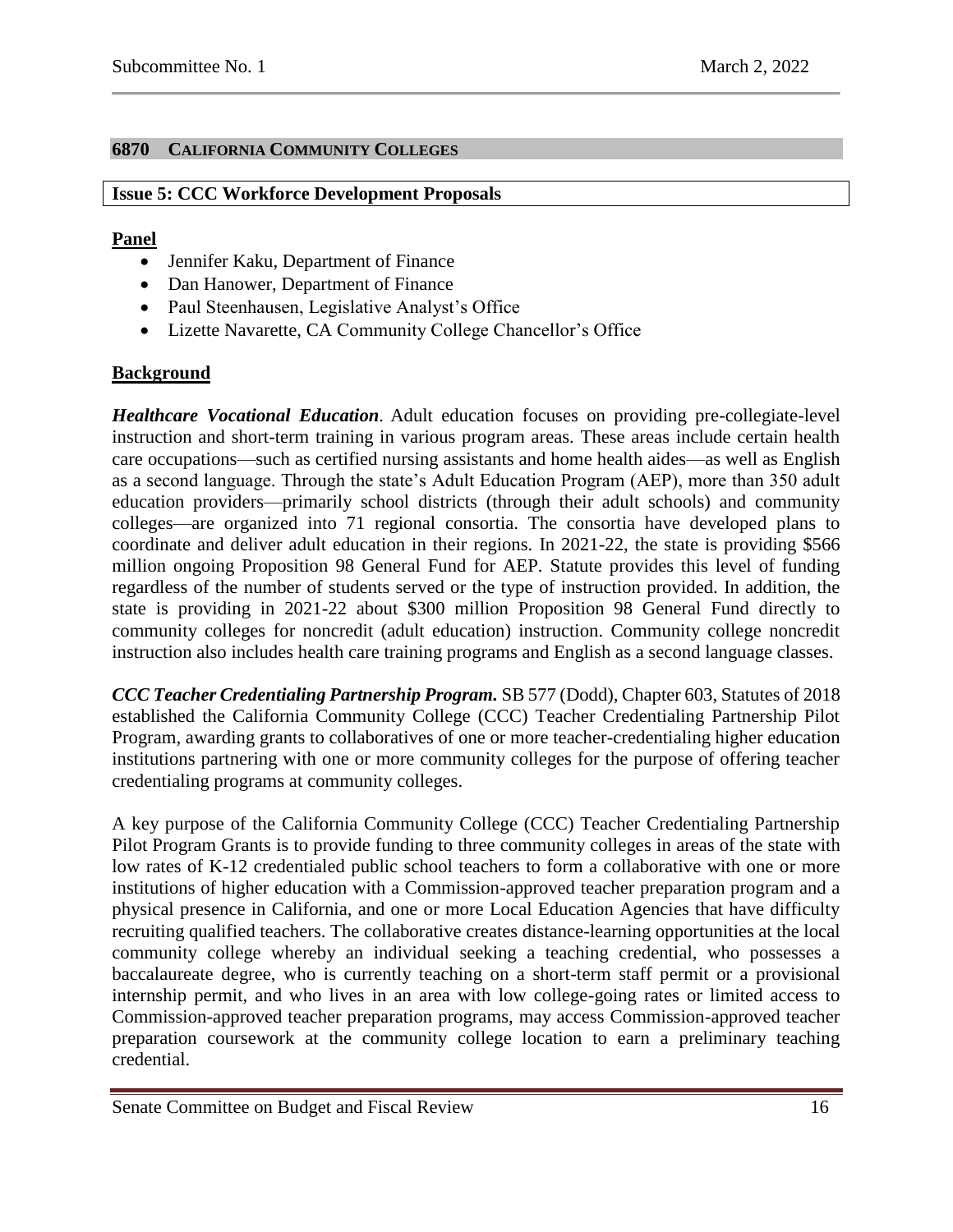The Budget Act of 2019 included \$1.5 million one-time Proposition 98 General Fund to implement the program. This funding was divided into grant awards of \$500,000 available to three California Community Colleges for onetime startup costs.

The pilot phase was expected to span three years 2020 through 2022. During these years, it was expected that grant recipients would use the one-time startup funds to: develop an initial partnership or deepen a current partnership; prepare infrastructure, policies, procedures, and professional development for implementation of a distance-learning program; and implement the program no later than fall of 2022. According to the CTC, an RFP was issued in March 2020 and the three recipients were Feather River College, Monterey Peninsula Community College, and Yuba Community College.

## **Governor's Budget Proposals**

**Healthcare Vocational Education**. The Governor's budget proposes an increase of \$130 million one-time Proposition 98 General Fund. Of this amount, \$30 million is for 2022-23, \$50 million is for 2023-24, and \$50 million is for 2024-25, to support healthcare-focused vocational pathways for English language learners across all levels of English proficiency, through the Adult Education Program. Budget bill language states that the California Community Colleges Chancellor's Office, the California Department of Education, the California Labor and Workforce Development Agency, and the California Health and Human Services Agency shall collaborate to develop guidance to assist the Adult Education consortia in developing pathways focused on local programs intended to support healthcare and care economy workforce needs.

**CCC Teacher Credentialing Partnership Program.** The Governor's budget proposes an increase of \$5 million one-time Proposition 98 General Fund and trailer bill language to support the CCC Teacher Credentialing Partnership Program. The trailer bill would make the program permanent and rename it the California Community College Teacher Credentialing Partnership Program and, for the 2022–23 fiscal year, would authorize the Commission on Teacher Credentialing, in coordination with the chancellor of the CCC, to award up to 10 additional grants, not to exceed \$500,000 each, to collaboratives for the same purpose of offering teacher credential coursework remotely at a participating community college or colleges. The bill would require, on or before April 1, 2027, the Legislative Analyst's Office to submit a report to the Legislature and the Department of Finance on the implementation of the program for those programs funded in the 2022–23 fiscal year.

## **Legislative Analyst's Office Assessment and Recommendations for Healthcare Vocational Education**

*Proposed Adult Education Funding Is Not Justified Given Existing Excess Capacity.* In 2020- 21, AEP providers enrolled about one-third fewer students in their programs compared with 2018- 19—a loss of about 50,000 full-time equivalent students. This significant decline was due to the effects of the pandemic. Based on preliminary information, adult education enrollment is